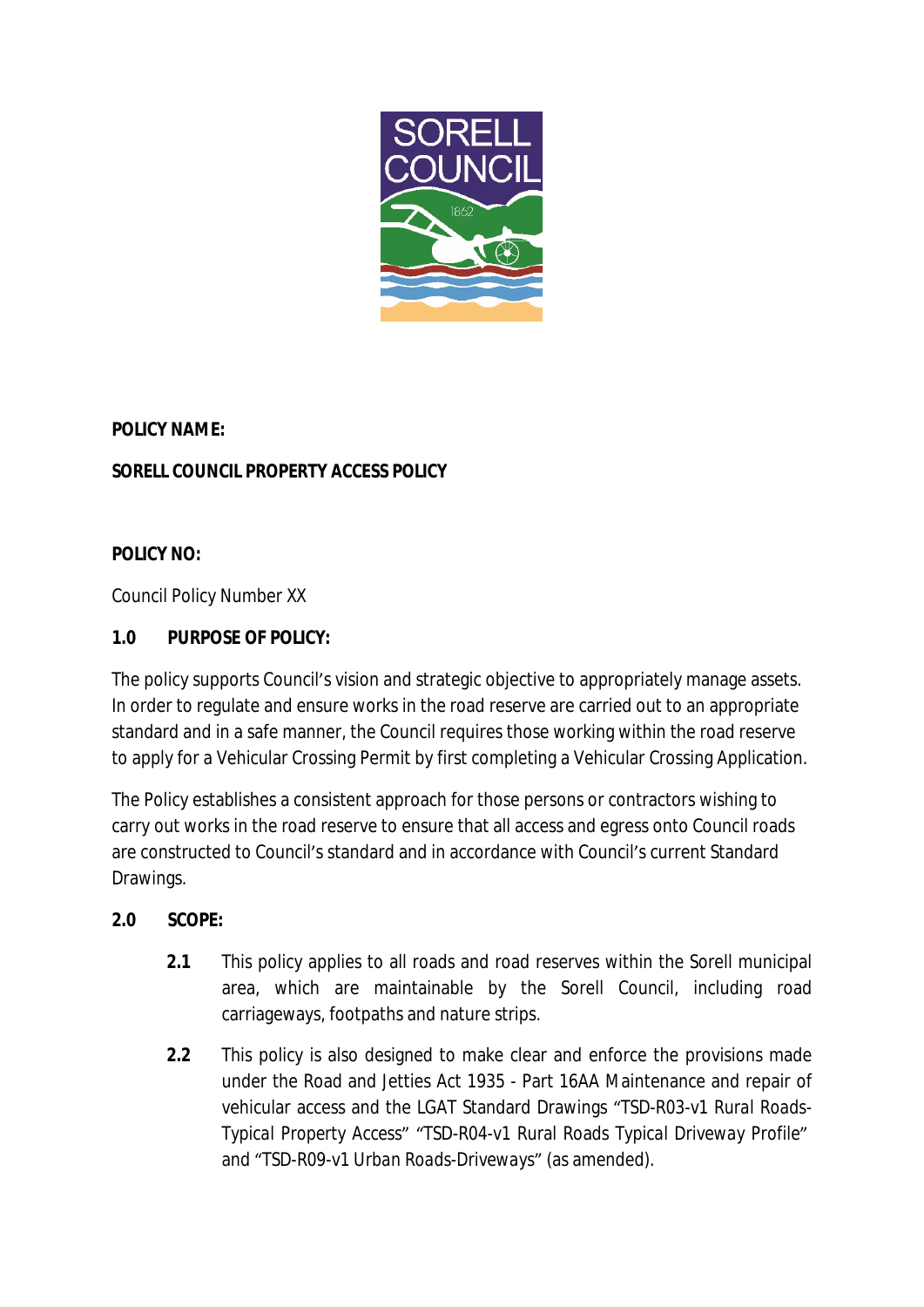- **2.3** This policy will formalise a process whereby there is a clear understanding between Council and property owners when a property access needs to be repaired, upgraded or constructed to prevent or correct a nuisance being caused by that access.
- **2.4** This policy does not apply to works within a State Road reservation where Council does not have maintenance responsibility. A Separate Access Works Permit must be obtained from the Department of State Growth prior to commencing work.
- **2.5** A Permit to Carry Out Works in Council's Road Reservation is required for works specified in Section 46 of the Local Government (Highways) Act 1982 and includes the following works:
	- i. Driveway construction;
	- ii. Works on nature strips;
	- iii. Service and utility works:
	- iv. Waste and shipping containers;
	- v. Under boring of roads and paths;
	- vi. Trenching and excavation;
	- vii. Works affecting pedestrian traffic;
	- viii. Works affecting vehicular traffic.

**2.6** Aurora, Telstra, TasWater, TasGas, NBN and other utility providers have different requirements due to other legislation specific to their service. Permits are required from these organisations as they are still obligated to conduct their works to relevant safety and traffic management standards, in accordance with the Act and Council must be made aware of the works and the timing of these works.

### **3.0 PROCESS**

### **3.1 Council Projects that Affect Driveways**

- 3.1.1 If the Council undertakes road works which change the level of the road reservation or road, the Council is responsible to change any components of the driveway necessary to suit the new levels. The new construction material will be the minimum standard required by the Municipal Standard, or like-for-like where the existing standard is above the minimum required.
- 3.1.2 If a Council project increases flow to a driveway culvert by the redirection of drainage paths, the Council is responsible for upgrading driveway culverts to suit as required.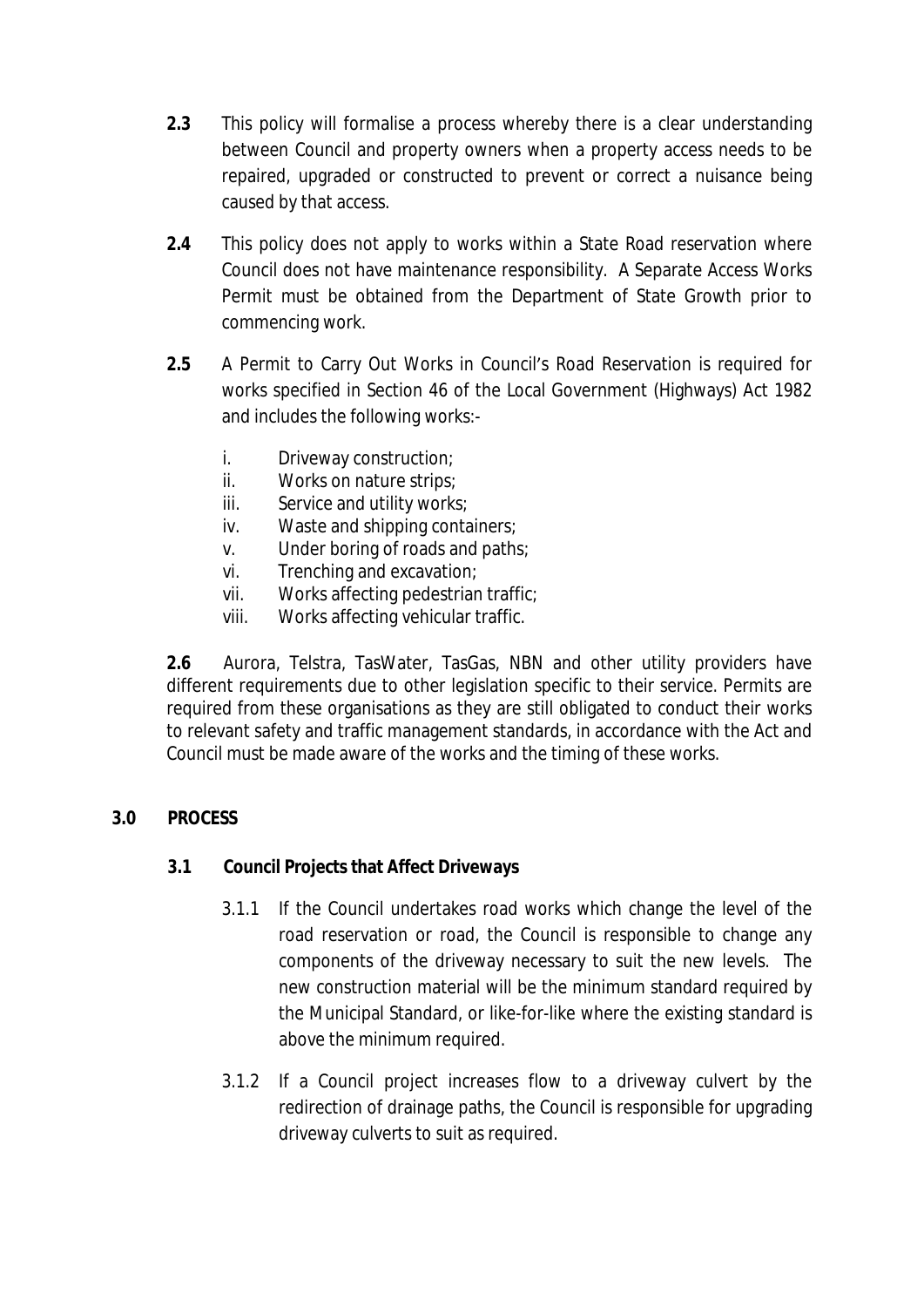3.1.3 A property owner may request that their driveway is upgraded in conjunction with the works being undertaken. Approval of works will be at the discretion of Council. Any additional costs must be borne by the property owner. The Council will take no responsibility for the ongoing maintenance of the driveway.

## **3.2 Modification of Existing or Construction of New Vehicular Crossings**

- 3.2.1 Any person wishing to undertake construction or modification works to a vehicular crossing within the road reservation must obtain a Vehicular Crossing Permit prior to commencing work. A Vehicular Crossing Application must be completed and submitted to Council prior to a Permit being issued. A standard fee is associated with this application.
- 3.2.2 Generally, the number of driveways and vehicular crossings per property will be restricted to one (1). Any person wishing to construct an additional driveway or vehicular crossing to a property must demonstrate to the satisfaction of Council that the access can be used safely, will not increase the risk to the public and will not adversely impact parking in the local area by completing a Vehicular Crossing Application and submitting it to Council for approval.
- 3.2.3 All works must be completed by a suitably qualified, experienced and suitably insured contractor to Council's municipal standard to ensure that it is capable of withstanding vehicle loads and to minimise future maintenance and risk to the public. A Council engineering officer must inspect the new crossing base prior to placing a seal or pouring new concrete.
- 3.2.4 All costs associated with the construction or upgrade of vehicular crossings are to be borne by the property owner.

### **3.3 Nuisance Access – Requirement to Upgrade**

- 3.3.1 A property access is deemed a nuisance when it causes drains to be blocked or water or gravel to wash over the road or otherwise causes a negative impact on Councils road and/or stormwater system from working effectively.
- 3.3.2 Where a property access has been deemed to be a nuisance, Council may issue a Notice requiring the property owner to upgrade the access to the Municipal standard or install preventative measures to prevent such a nuisance to the satisfaction of Council's engineering officer.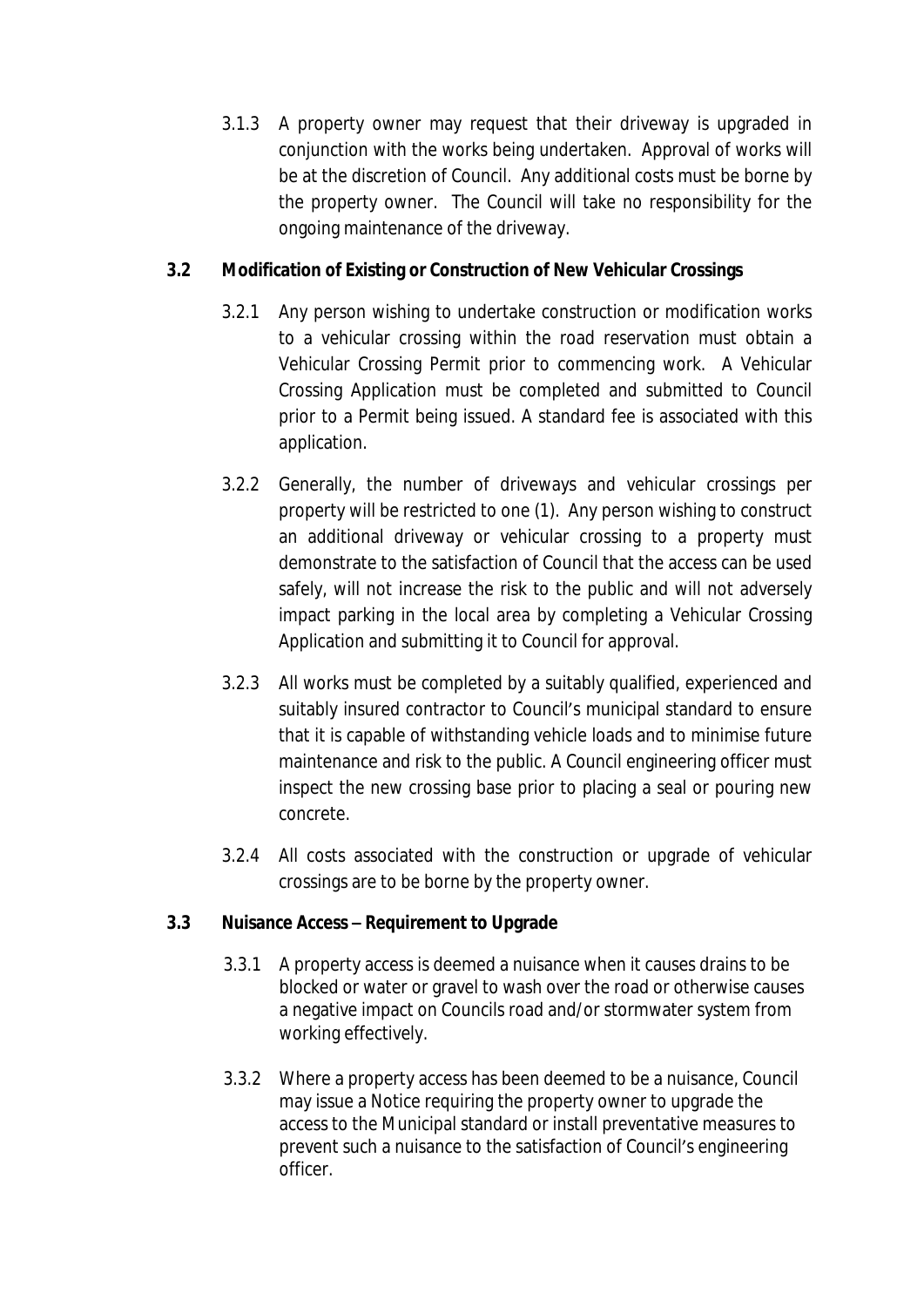- 3.3.3 Prior to undertaking works to upgrade the access, the property owner must obtain a Vehicular Crossing Permit from Council.
- 3.3.4 All works associated with the upgrade and/or improvements of the access will be at the cost of the property owner (including machinery and labour installation costs).
- 3.3.5 If remedial works specified on the Notice are not undertaken by the property owner within the specified timeframe, Council may undertake the works to abate the nuisance and charge the property owner.

#### **3.4 Subdivision & Development Applications**

- 3.4.1 All new subdivisions, dwellings and other developments that access a sealed Council road shall have an individual access constructed to Council's municipal standard for sealed roads. A Start Work Notice must be lodged with Council prior to undertaking work.
- 3.4.2 All new subdivisions, dwellings and other developments that access an unsealed Council road shall have an individual access constructed to Council's municipal standard for unsealed roads. A Start Work Notice must be lodged with Council prior to undertaking work.
- 3.4.3 In some circumstances, Council may require the access to be sealed for safety reasons, or to a higher sealed standard or to prevent erosion problems. In these circumstances Council will seek advice from the Municipal Engineer.
- 3.4.4 Where an existing access is part of a new subdivision/development and that access meets a sealed road, that access will need to be upgraded (if necessary) to Councils adopted standard and sealed. An application must be lodged with Council prior to undertaking work.
- 3.4.5 Where an existing access is part of a new subdivision/development and that access meets a gravel road that access will need to be upgraded (if necessary) to Councils adopted standard. In some circumstances Council may require the access to be sealed for safety or to prevent potential erosion problems. In these circumstances the Municipal Engineer will assess and determine accordingly.
- 3.4.6 In the case of a boundary adjustment where no additional lots are created and such adjustment is considered by Council to be of an insignificant nature (upon advice from the Council Planner) and the property is served by an existing access, Council may, through the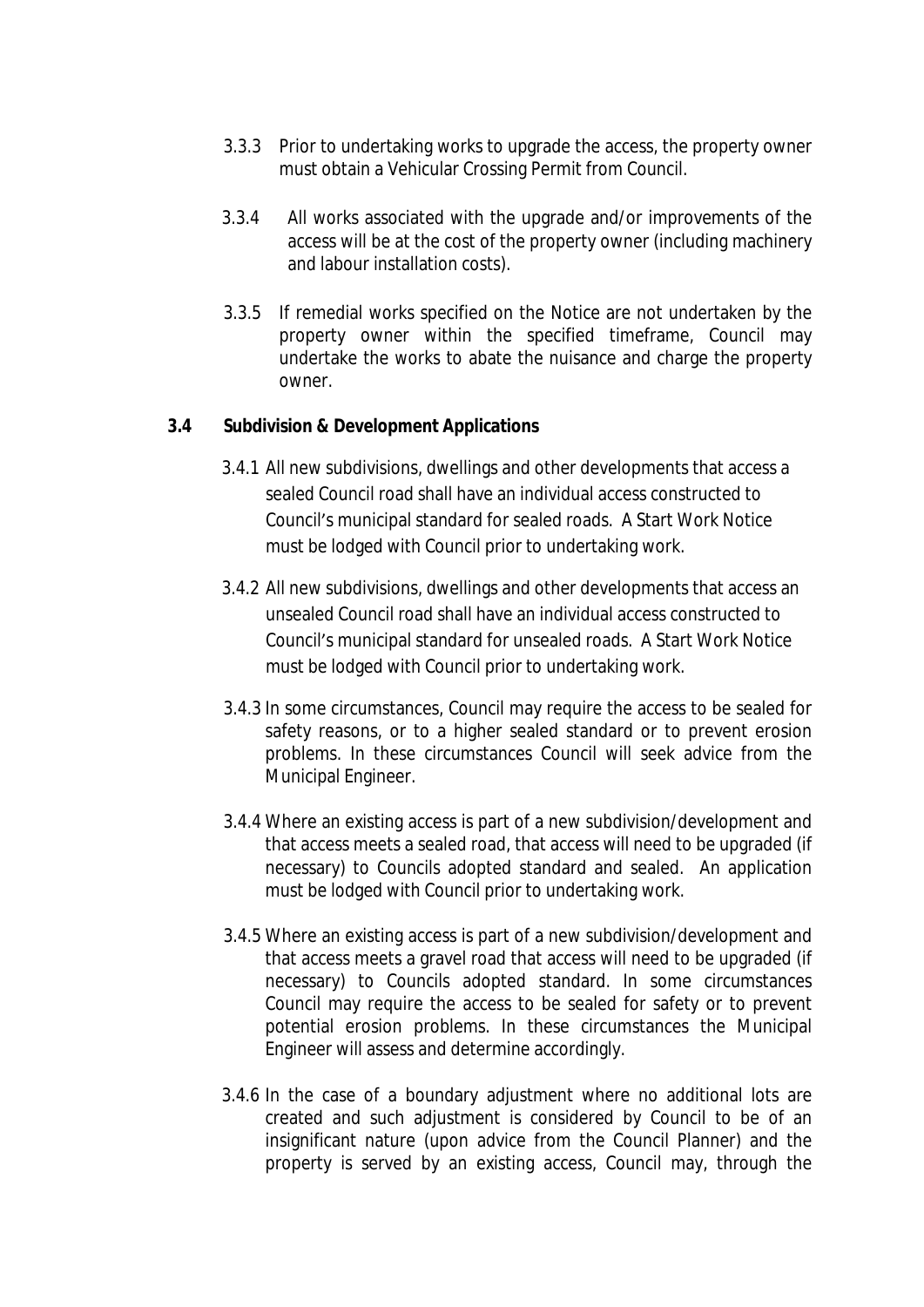General Manager, relax the provisions of Clause 3.4.1 and 3.4.2 of this policy.

## **4.0 DEFINITIONS**

For the purpose of this policy, the below terms are provided:-

| <b>Term</b>                       | <b>Meaning</b>                                                                                                                                                                                                                                                                                        |
|-----------------------------------|-------------------------------------------------------------------------------------------------------------------------------------------------------------------------------------------------------------------------------------------------------------------------------------------------------|
| Council                           | <b>Means Sorell Council</b>                                                                                                                                                                                                                                                                           |
| <b>Council Road</b>               | Means a road for which the Council is<br>responsible.                                                                                                                                                                                                                                                 |
| <b>Council Municipal Drawings</b> | <b>Tasmanian Standard Drawings</b><br>(IPWEA/LGAT)                                                                                                                                                                                                                                                    |
| Driveway                          | The driveway is the private asset, and the<br>property owner is responsible for its<br>maintenance and/or repair.                                                                                                                                                                                     |
| Driveway Culvert                  | Driveway culverts are private assets<br>required to allow access over the table<br>drain. The property owner is responsible<br>for its maintenance and/or repair.                                                                                                                                     |
| Endwalls, Headwalls or Wingwalls  | Endwalls, headwalls or wingwalls are<br>private assets required to retain fill at the<br>end of culverts. The property owner is<br>responsible for maintenance. The Council<br>is responsible for the maintenance of the<br>table drain upstream and downstream of<br>the endwalls.                   |
| <b>Road Reserve</b>               | The parcel of land between the<br>boundaries facing properties which<br>include roadways, footpaths and nature<br>strips.                                                                                                                                                                             |
| <b>Vehicular Crossing</b>         | The vehicular crossing serves two<br>purposes; it allows vehicles to safely<br>access the driveway from the road, and<br>conveys stormwater along the table drain<br>or concrete gutter. The vehicular crossing<br>forms part of the driveway access and the<br>property owner is responsible for its |